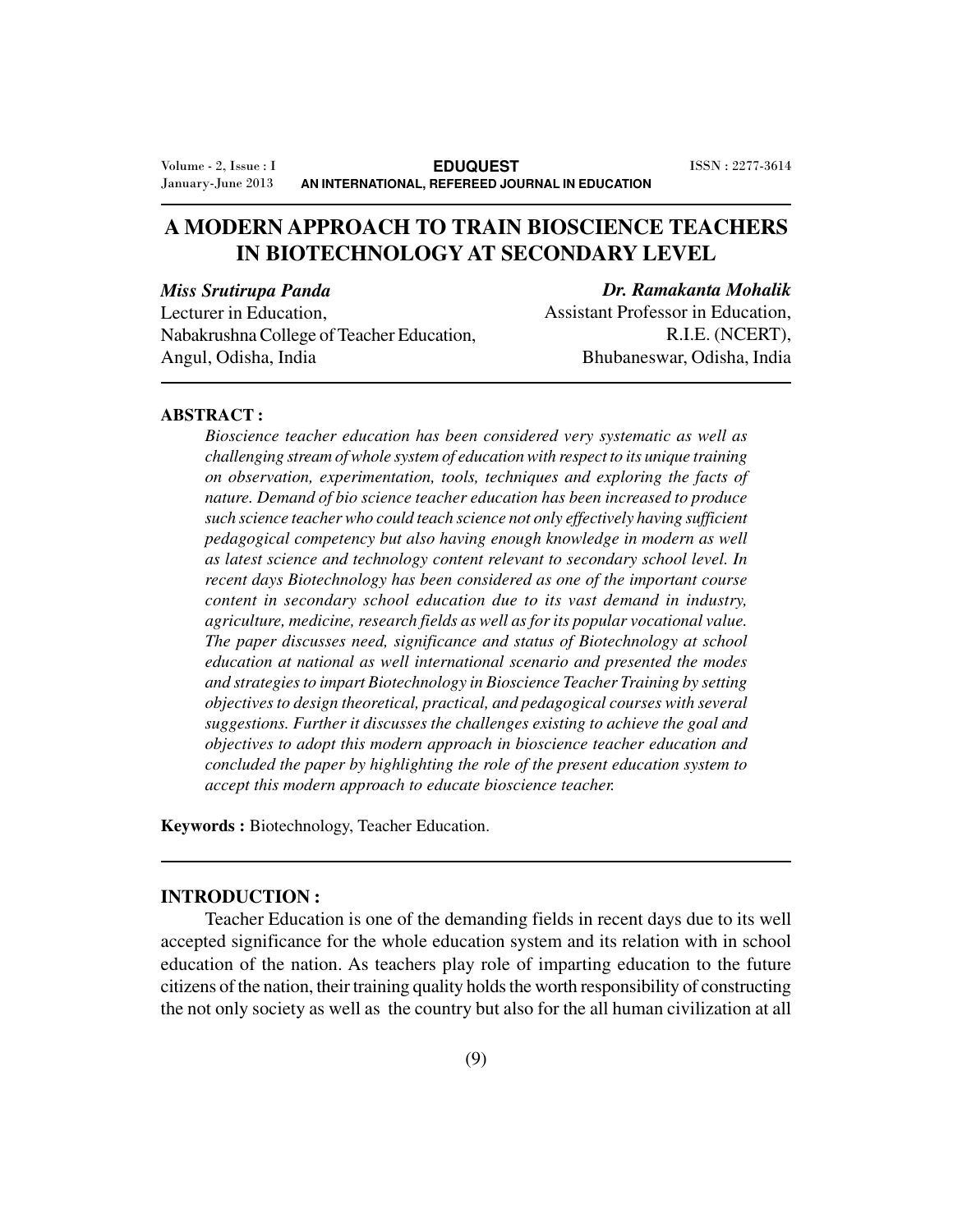via maintaining the quality of school education. Teacher education enable teachers to learn, practice, impart content knowledge as well as utilize the skills and competencies in an appropriate manner. Quality of teacher education can not be considered appropriate until and unless adopting modern prospective in its course curriculum as well as training, modes and experience.

In this context, science teacher education has been considered very systematic as well as challenging stream of teacher education field. Science teacher education is different stream of teacher education with respect to unique training on observation, exploration, experimentation, tools and techniques. As new concepts, scientific innovations, research findings are influencing the science curriculum frequently, what was taught in secondary classes twenty year back have been modified as well replaced by new scientific concept. Demand of acquiring novel scientific knowledge as well as selecting vocational courses have been realized in secondary schools due to future career opportunities in science as well for applying the skills at work place. Therefore challenges in science teacher education have been increased to produce such science teacher who could teach science not only effectively having sufficient pedagogical competency but also having enough knowledge in modern as well as latest knowledge in science and technology content relevant to secondary school level. In recent days Biotechnology has been considered as one of the important course content in secondary school education due to its vast demand in industry, agriculture, medicine, research fields as well as for its popular vocational value. Therefore Secondary schools in country are providing concepts and principles of Biotechnology at secondary level to make students familiar with this modern field of applied science.

Though Biotechnology education has been imparted from school level to college as well university level in the country in bioscience it is extremely harassing as well as unfortunate that teacher education system not taking strong steps to provide training courses related to biotechnology for bioscience teachers in several teacher education institutions. Some premier institutions are confused about need of Biotechnology in bioscience teacher education as well few are not considering biotechnology as a school subject at al in India!!! For example they prefer Teacher educator having M.Sc. Zoology /Botany qualification more as comparison to candidate having Life Science / Biotechnology. Here question may arise if person having M.Sc. Zoology can teach teachers about botany as well Biotechnology in teacher education institutions then why not person having M.Sc. Biotechnology can teach Zoology / Botany at the same place? It means teacher education institutions are not ready to merge new innovations as well experts of biotechnology in their course though school education(e.g.KVS /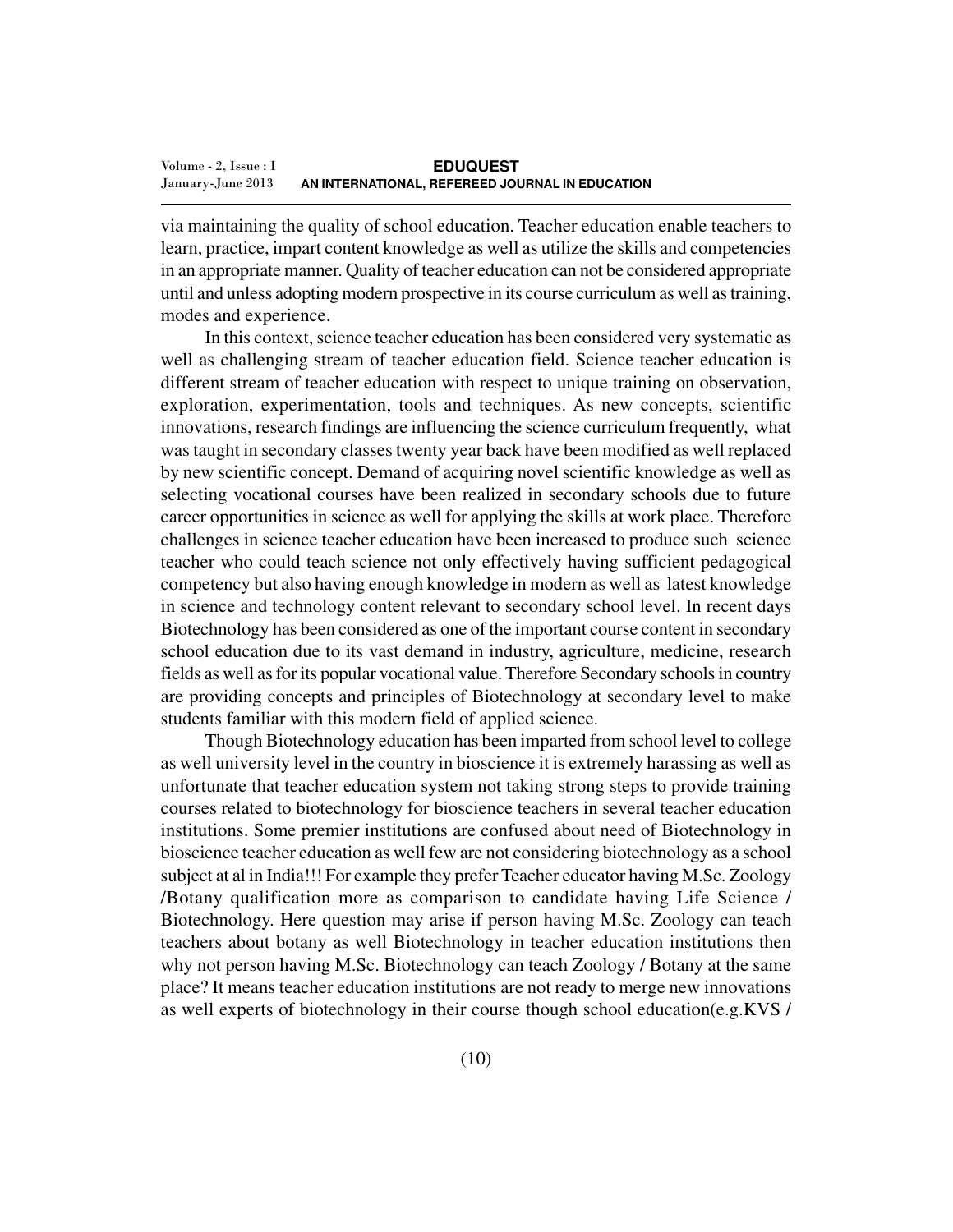NVS) are appointing Teachers having specialization in Biotechnology. Then who will train these Biotechnology teachers? It indicates Teacher education institution's traditional view to school education and ignorance to new knowledge in science. This is also against the Kothari Commissions (1964-66) recommendations i.e. "Isolation of teacher's college with universities, schools and teacher's college themselves should be removed". However some apex organizations suggest through their several publications, papers, frameworks teachers should be acquainted with latest technology in the field of bioscience in school education in one side as well as ignoring the experts, curriculum in Biotechnology in another side which clearly magnify the lacuna in our teacher education system. It is most surprising that although all are aware of importance of applied science and suggesting for modernization of science teacher education through implementation of training programme related to latest knowledge, technology in science no remarkable steps have been taken. The suggestions are only documented having no practical application. Contrary to our education system in foreign countries teachers are well trained in latest techniques. The present paper intends to find out the recent status of Biotechnology in school education and suggest strategies to science teacher education system to organize several training programs related to Biotechnology relevant to secondary level.

## **GOALS AND OBJECTIVES :**

The main goal of this paper is to discuss the significance and status of Biotechnology in school education as well as explore modes and strategies to develop some training program related to Biotechnology for Secondary school Bioscience teachers. The objectives of this paper are:

- To discuss about the need and strategy to design some theoretical training program on Biotechnology for Bioscience Teachers working in secondary school.
- To discuss about the need and design some practical training program on Biotechnology for Bioscience Teachers working in secondary school.
- To discuss about the need and design some pedagogical training program for Bioscience Teachers teaching Biotechnology at secondary school

#### **SIGNIFICANCE OF BIOTECHNOLOGY IN SCHOOL EDUCATION :**

These days Science and Technology in school education has attained an imperative and compulsory place because of its wide application in daily life as well as for providing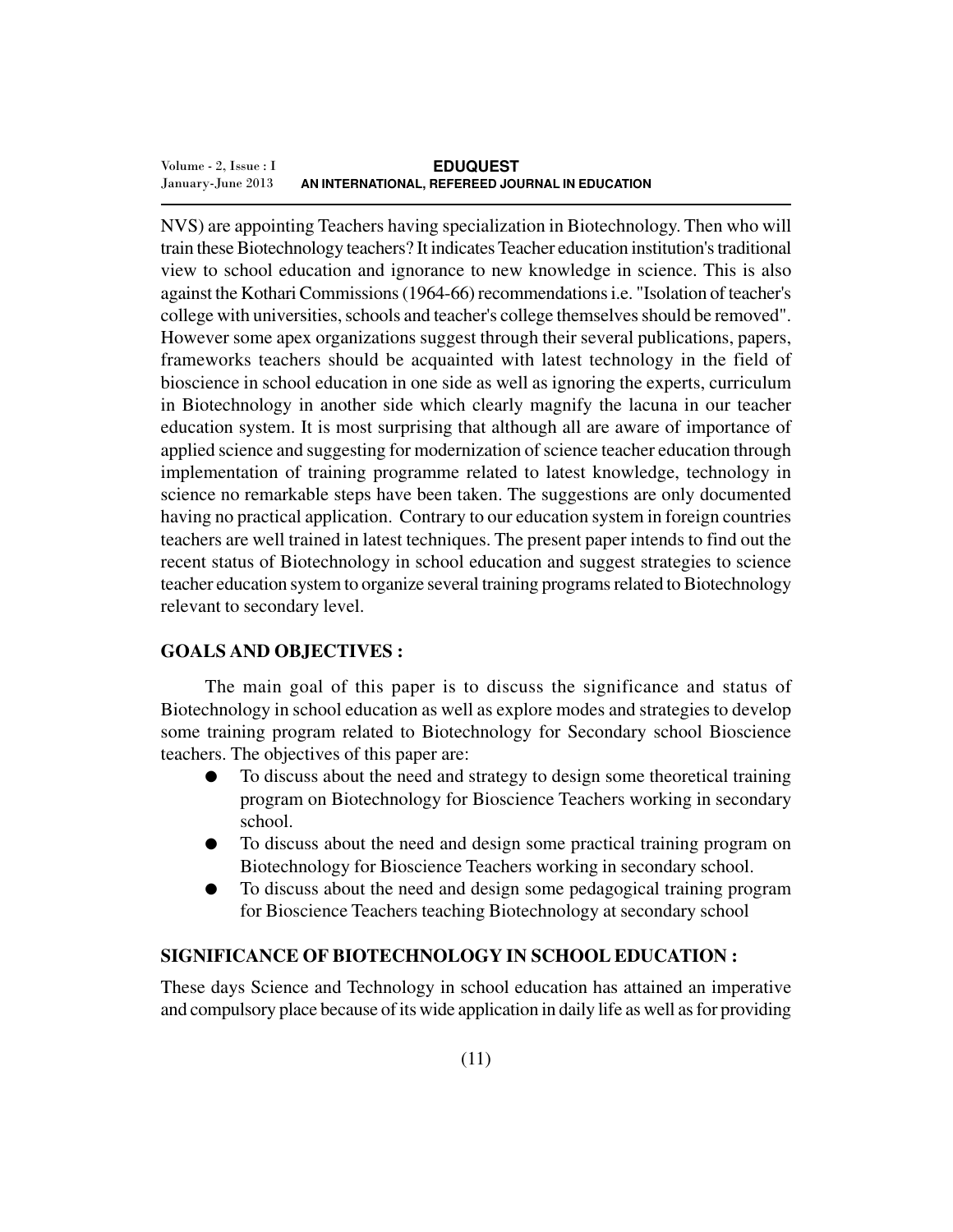vast scope to follow livelihood. Science is an active, energetic, broad field of knowledge and experience that made people to acquire suitable skills and competencies not only to adapt fast changing society in the whole course of innovations and modernization for a better living but also attempted to help world to resist the unfavorable change made in this process of transformation. According to Focus Paper on Science Education (2005) "Basically science is an open ended exploration. Its end results are not fixed in advance. Technology in other hand is also an exploration but usually a definite goal in mind" Biotechnology being an emerging field of applied science has been realized as boon to human resources for the satisfaction of unlimited needs and demands exerted in the present and future prospective of human civilization. It has already been deeply incorporated to day-to-day life of individual through its wide application in most of the dimension of way of living. This technology is growing its fullest to serve the basic purposes and became successful in occupying an exceptional position in present world view. It is beyond doubt that the role of Biotechnology in the progress of social, environmental as well as prosperity of this new age is worth mentioning.

Taking into consideration of challenge of rapid qualitative and quantitative growth in the field of agriculture, industry, environment and medicine, initiatives are being started to adopt Biotechnological strategies to ensure better productivity and economic progress in nation. As a result, the current trends in India suggested for bringing dynamitic functions and expose above fields with novel and innovative techniques of Biotechnology to attain the goal of national development. To meet this revolutionary change Government of India established a separate Department of Biotechnology (DBT) in 1986, under Ministry of Science and Technology that committed to endeavor and extend remarkable progress through stating the vision for attaining new height in biotechnology research, setting biotechnology as premier precision tool of the future for creation of wealth and ensuring social justice - specially for the welfare of the poor. It has not only emphasized on sustainable development in research in every possible field of biotechnology and utilizing them for advantage humanity but also to build scientific and technological empowerment of India's incomparable human resource. Consequently, Biotechnology is in a phase of flourishing due to help of several efforts made by joint venture of both Government and private agencies.

In spite of several attempts, till now we are lagging behind in propagating biotechnology up to its maximum level as comparison to foreign countries. People of our country till not aware of basic fundamental information regarding this innovative technique where as in aboard it is recognized as a well-accepted popular tool to extract maximum benefits from different resources for humankind. Country like USA, UK,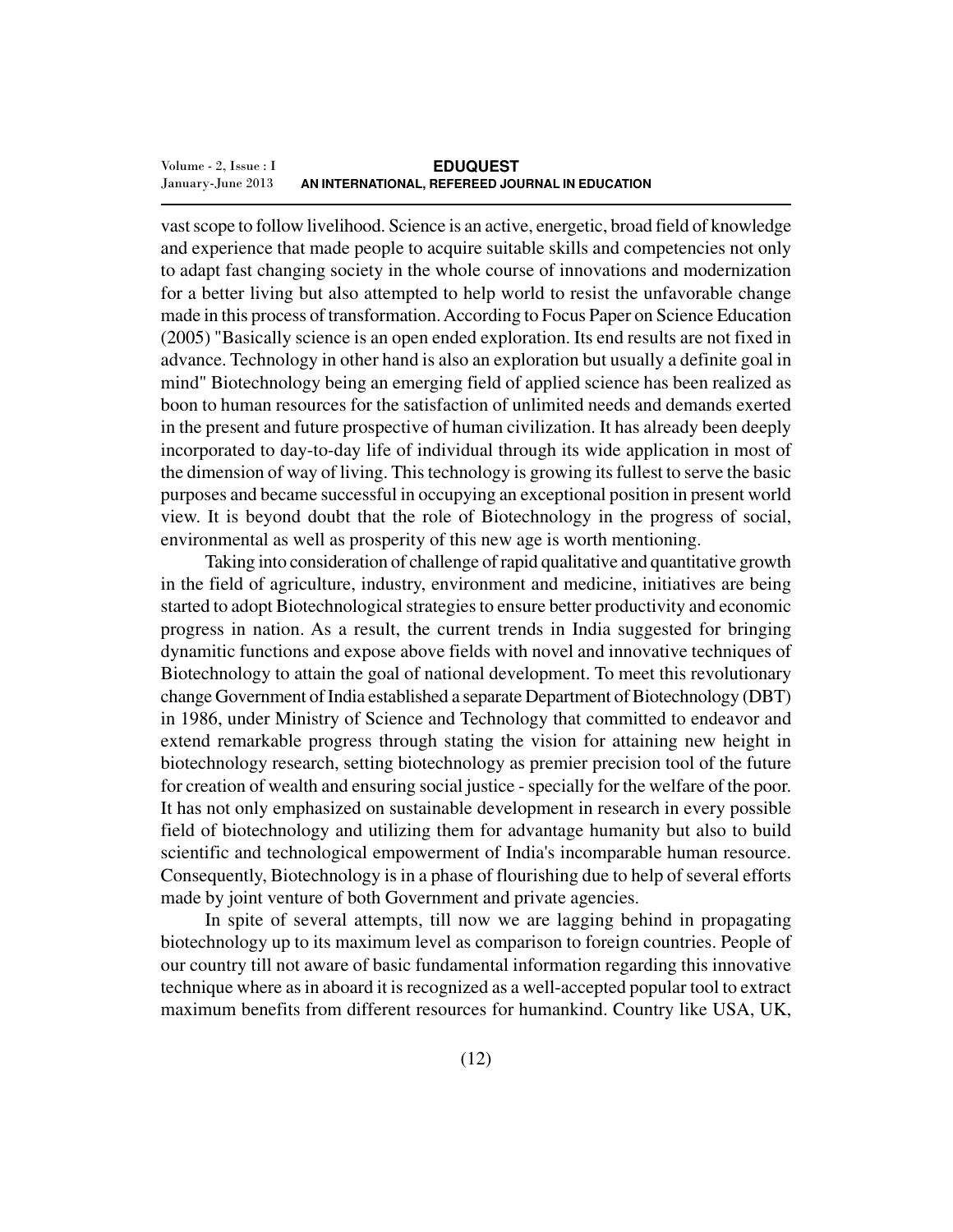and Australia are not only sufficient with latest research in this field but also adopted school education as a mean to penetrate its elementary facts to society. Thus, to make biotechnology conventional, there is a need of making students conscious about general aspects of biotechnology right from school level.

In India, education of Biotechnology at school level is imparted at higher secondary standard. NCF-2005 emphasized preparation of students for vocational streams at this stage. According to NCF-2005, "The courses offered at the +2 stage need to be alive to recent and current developments in the disciplines, as new knowledge areas are covered out, disciplinary boundaries shift and multidisciplinary studies develops". From a pedagogical and from a didactical point of view school education must deal with the basic knowledge as well as with the effects of Biotechnology. In addition its aim should be to improve the students ability of reasoned decision making in respect to this technological field. Education should lead the students to a basic understanding of the methods, the achievements and the effects of biotechnology on the one hand. On the other hand on the basis of this knowledge it should help the students to find own, justified decisions in respect to this topic and to act in a corresponding way. As the knowledge in the life - sciences has exploded during the last two decades, for science teachers it is necessary to restrict to the main fields of biotechnology for teaching. However, the central application fields of biotechnology (pharmaceutical industry, medicine, farming, nutrition and environmental technology) as well as the procedures (i.e. genetic engineering, cell culture techniques, cultivation of microorganisms) should be taken into account. Out of the variety of all the procedures that are summarized under the term biotechnology genetic engineering is still one of the most discussed. Especially because of its potential significance for the future in the following the examples for teaching biotechnology will focus on this technique (Harms 2002).

Realizing the current needs and demands, for this purpose chapters of Biotechnology are integrated in Biology subject in CBSE and state boards of our country at higher secondary level. It has aimed to introduce relevant concepts of Biotechnology to make students aware about this innovative technology as well as to motivate them to pursue career in this area.

Owing to the significance of Biotechnology education, the secondary school curriculum has included concepts like Principle of Biotechnology, Tools of Recombinant DNA Technology, Processes of Recombinant Technology, Cloning, PCR, Biotechnological Application in Agriculture, Genetically Modified Organism (GMO), Biotechnological Application in Medicine, Gene Therapy, Transgenic Animals, and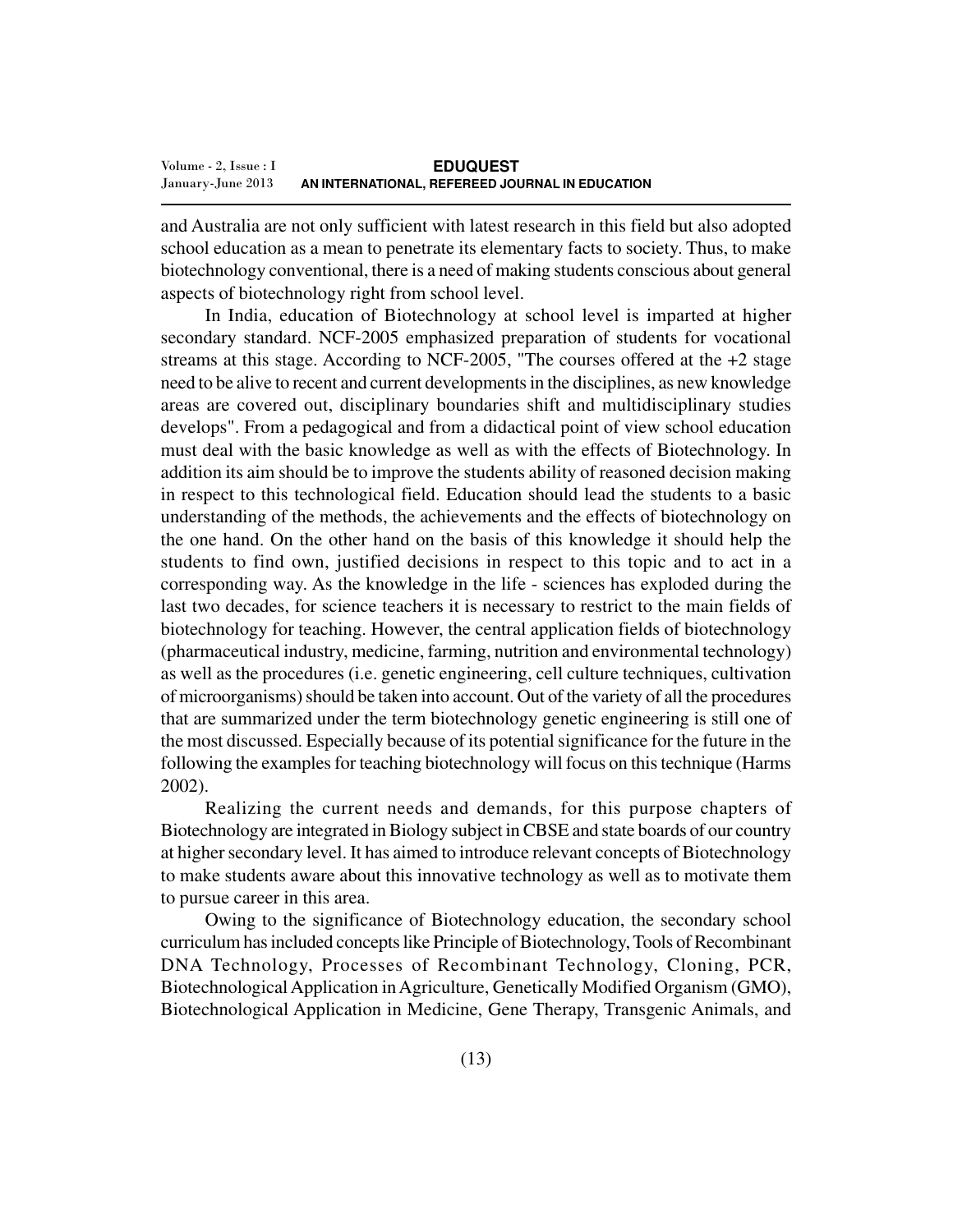Ethical Issues related to this technology, Biopiracy etc. These concepts are enough to constitute and impart the primary idea regarding this novel technology that is necessary for present scenario. In addition to this several practical experiments related to this are also included in school.

However in foreign countries biotechnology education has been provided from elementary level. According to Harms (2002) "Already in elementary school traditional biotechnical methods can be dealt with, given that there is a relationship to the everyday life of the students, i.e. the application of biotechnology in food production. By carrying out experiments with microorganisms students make the experience that these creatures play an important role in food production, and they learn to look onto microorganisms in a differentiated way. In addition the meaning of fungi, bacteria and of other small organisms for decomposition can be shown by investigations of compost. On middle school level biotechnological processes can be integrated into the topics "ecology" and the education in environmental problems, i.e. in the meaning of microorganisms as reducers in the nitrogen cycle. In the context of health education bacteria, funghi and viruses are dealt with as pathogens that cause infections. When talking about human physiology with about 15 year-old students, enzymes and enzyme technology can be picked out as a central theme. By easy experiments, i.e. the degradation of pectin in the context of juice production, a connection can be made to economically important fields of Biotechnology. On this school level also the topic breeding - especially modern ways of cultivation - can be a linked to Biotechnology. On high school level the students ought to deal not only with applications of biotechnology but as well with the historical development of biotechnological knowledge. They are to know the main methods used in biotechnology and they must learn to judge in a reasoned way the (very often) ambivalent application possibilities of this technique. This means that ethical and social aspects of the complex topic biotechnology must be integrated in the science classes." Todt and Götz, 1998 conducted an empirical study in which they captured students interest in and attitudes towards biotechnology and gene technology in particular. In this quantitative study they used questionnaires. The results showed that the interest of students in genetic engineering develops at an age of about 16. Girls of this age are more interested in social and ethical aspects of the topic, boys' interest, however, is directed towards economical and technical aspects.

## **Table- 1. Examples for biotechnological experiments in the classroom (Bayrhuber and Lucius, 1992)**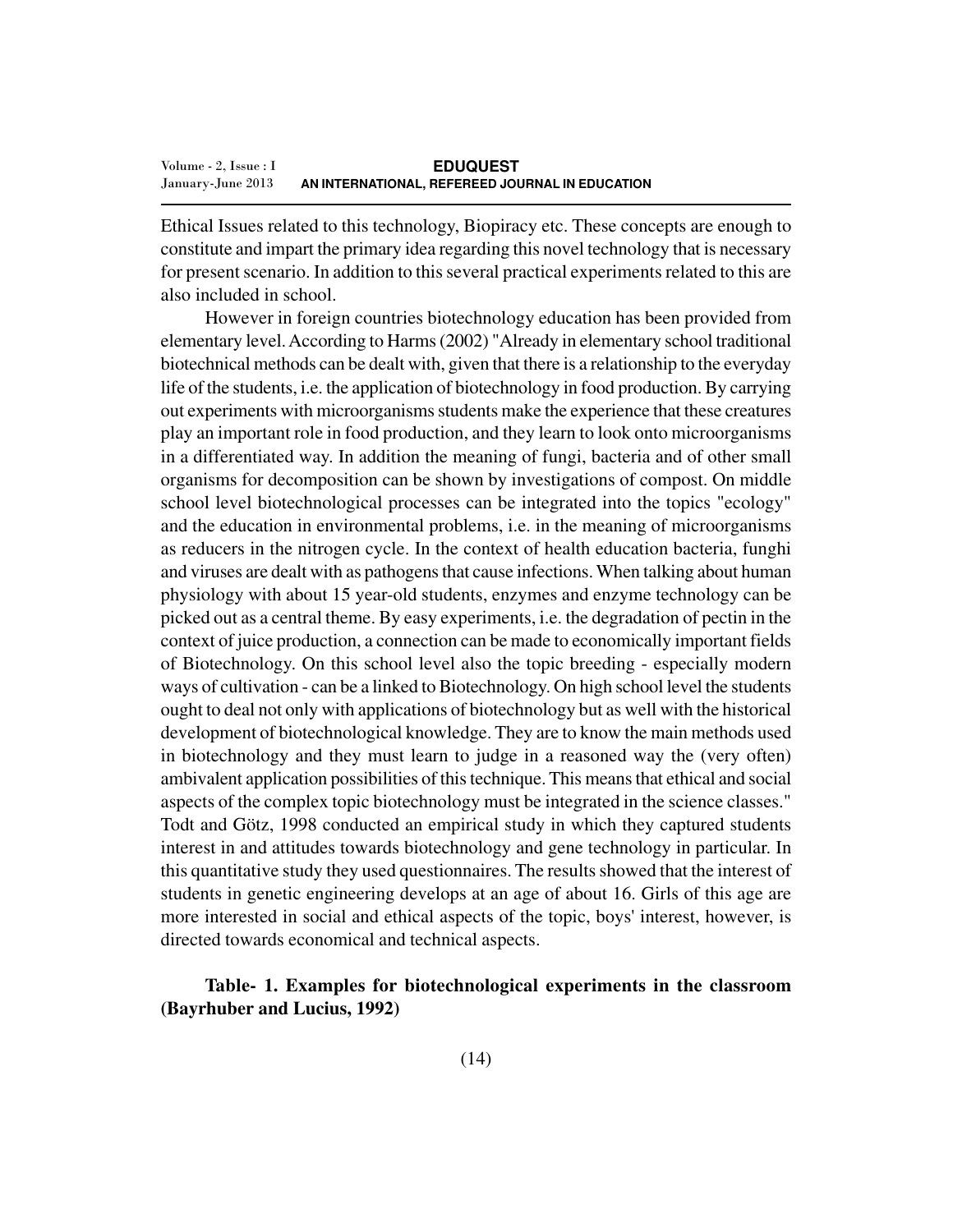| <b>School level</b> |                   | <b>Example</b>                                                                                                                                                                                                                                                                             |  |  |
|---------------------|-------------------|--------------------------------------------------------------------------------------------------------------------------------------------------------------------------------------------------------------------------------------------------------------------------------------------|--|--|
|                     | Elementary school | Production of yoghurt and sauerkraut.                                                                                                                                                                                                                                                      |  |  |
|                     | Middle school     | Experiments with and microscopical investigations of yeast<br>and yeast dough.<br>Gradual formation of lactic acid in sour dough.<br>From juice to wine, from wine to acid.                                                                                                                |  |  |
|                     | High school       | Enzyme-Linked-Immunosorbent Assay – detection of the<br>Pelargoium Flower Break Virus in Pelargonium leaves.<br>Hydrolysis of ? - DNA by restriction enzymes and separation<br>of the DNA-fragments by gel electrophoresis.<br>Production of citric acid.<br>Comparative protein analysis. |  |  |

#### **EDUQUEST AN INTERNATIONAL, REFEREED JOURNAL IN EDUCATION** Volume - 2, Issue : I January-June 2013

Several investigations in Europe show that citizens are very critic whether their governments and other public committees can cope with the risks of biotechnological applications (Eurobarometer, 1993; Bauer et al. 1997). As a reason for this finding a lack of sound information of the public is seen. As a reaction to this results in several countries of the European Union the topic "Biotechnology" has been integrated into the school curricula. This fact led - among others - to a project called EIBE (European Initiative for Biotechnology Education) that was financed by the European Commission. The aim of EIBE is the information of the public - and of school students in particular  $\frac{1}{25}$  biotechnology (Grainger, 1996). About 25 teaching units

| - on Biotechnology (Grainger, 1996). About $\frac{1}{2}$ Marshes and Malaysia and the set between $\frac{1}{2}$ | Microbes and Molecules       | Transgenic Plants $I + II$           |  |  |  |  |
|-----------------------------------------------------------------------------------------------------------------|------------------------------|--------------------------------------|--|--|--|--|
| topics were developed by international gr DNA Fingerprinting                                                    |                              | <sup>l</sup> Transgenic Animals      |  |  |  |  |
| materials information for teachers, student Biscuits and Biotechnology                                          |                              | A Model European Council             |  |  |  |  |
| as hints for literature etc. are combined. Issues in Human Genetics                                             |                              | <b>S Nooiel Food</b>                 |  |  |  |  |
| multidisciplinary approach. Not only the s Fermentation Technology                                              |                              | Human Genome Project                 |  |  |  |  |
| legal and economic questions related to t DNA Model                                                             |                              | <b>i</b> Bietechnology and the 3rd W |  |  |  |  |
| materials. Examples of the materials t                                                                          | Debate of a Personal Dilemma | Environmental Biotechnology          |  |  |  |  |
| biotechnological issues are shown in Table $\frac{1}{2}$ , $\frac{1}{2}$ , $\frac{1}{2}$                        | <b>Practical Immunology</b>  | The EIBE-Family                      |  |  |  |  |
|                                                                                                                 |                              |                                      |  |  |  |  |

#### **Table -2. Examples for units developed by the European Initiative for Biotechnology Education (EIBE)**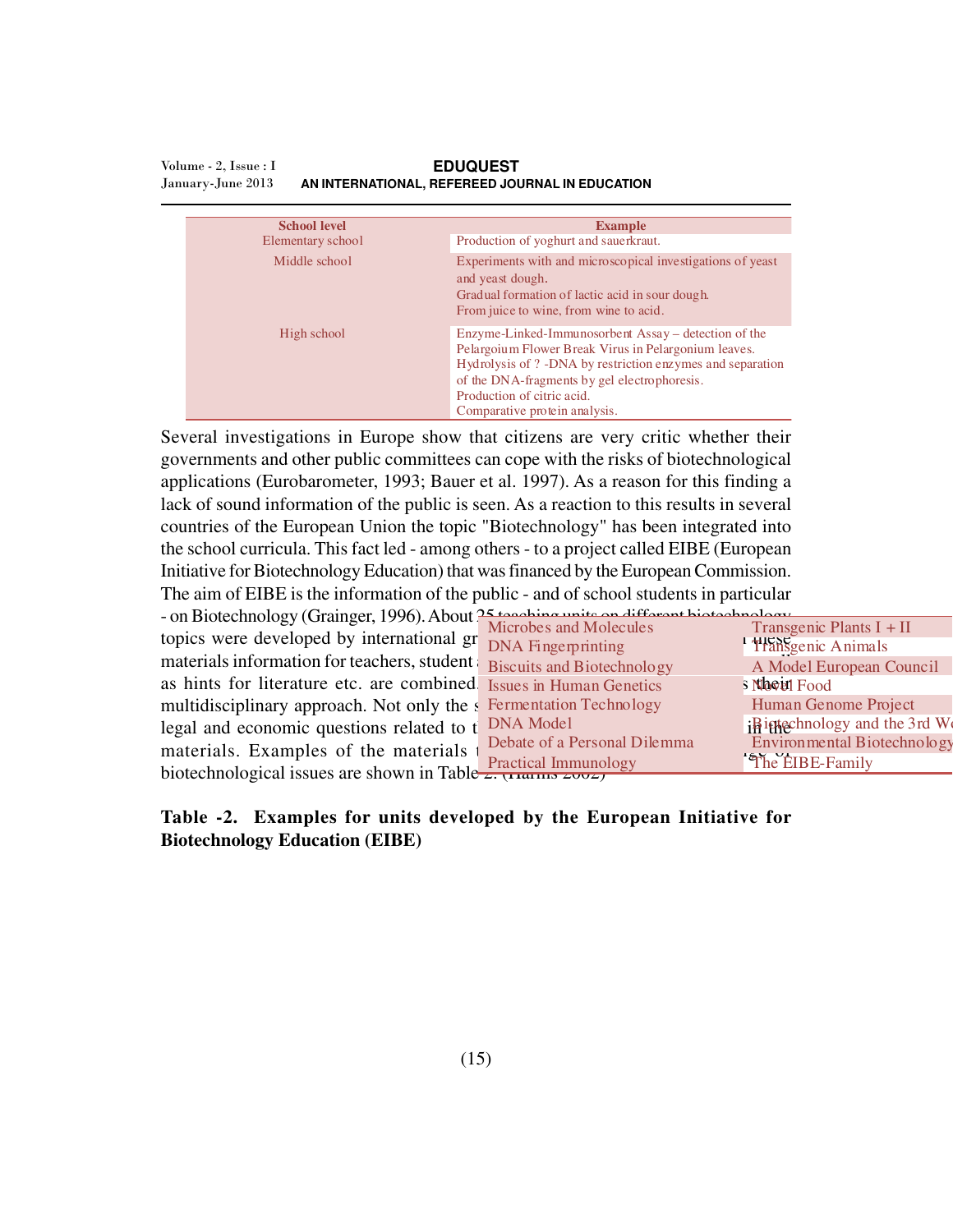# **MODES AND STRATEGIES TO IMPART BIOTECHNOLOGY IN BIOSCIENCE TEACHER TRAINING :**

As teacher education is imparted through two types of students: Pre service Teacher education and In-service Teacher education for implementing Biotechnology education in Bioscience teacher training programme can be design keeping in mind the needs, requirements of both teachers in service as well student teachers. Training program for science teacher an be imparted by including several theoretical concepts, practical experiments as well pedagogical training programs for both student teachers as well in-service school science teacher.

| SL No.                  | <b>Strategy</b>                                    | Concepts                                                                                                                   | <b>Modefor Pre service</b><br><b>Teacher</b>                                                                                              | Mode for In service Teacher                                                                                                                                                                                                                                                            |  |  |
|-------------------------|----------------------------------------------------|----------------------------------------------------------------------------------------------------------------------------|-------------------------------------------------------------------------------------------------------------------------------------------|----------------------------------------------------------------------------------------------------------------------------------------------------------------------------------------------------------------------------------------------------------------------------------------|--|--|
| Ĭ                       | <b>Content</b><br>Knowledge<br>Training<br>Program | Basic Principles, concepts in<br>Biotechnology, Tools,<br>Techniques, Application.                                         | Theory Class<br>٠<br>Project<br>٠<br>Discussion<br>٠<br>Group Learning<br>٠<br><b>Guest Lecture</b><br>٠                                  | <b>Seminar</b><br>٠<br><b>Panel Discussion</b><br>٠<br>Paper Presentation<br>٠<br><b>Workshop</b><br>٠<br><b>ICT</b><br>٠<br><b>Distance Learning</b><br>٠<br><b>Summer Course</b><br>٠<br><b>Greet Lecture</b><br>٠<br><b>Refredier Course</b><br>٠<br><b>Orientation Course</b><br>٠ |  |  |
| $\overline{\mathbf{2}}$ | Practical<br>Training<br>Program                   | Electrophoresis<br>٠<br>PCR.<br>٠<br>Tissue Culture<br>٠<br>Mirrobial Culture<br>٠<br>Inmunology<br>٠<br>Biochemistry<br>٠ | Use of ICT<br>٠<br><b>Websites</b><br>٠<br>CD<br>٠<br><b>Visit to Research</b><br>٠<br>Institution.<br>Laboratory<br>٠<br>Practical Class | <b>Use of ICT</b><br>٠<br>Websites<br>٠<br>CD<br>٠<br>Visit to Research<br>٠<br><b>Institution</b><br><b>Laboratory Practical</b><br>٠<br>Class<br><b>Teleconferencing</b><br>٠<br>Workshop<br>٠<br><b>Research Project</b><br>٠<br><b>Practical Refresher</b><br>٠<br>dasses          |  |  |

**Table- 1 Mode of Imparting Pre- service and in - service Teacher Training Program for Biotechnology.**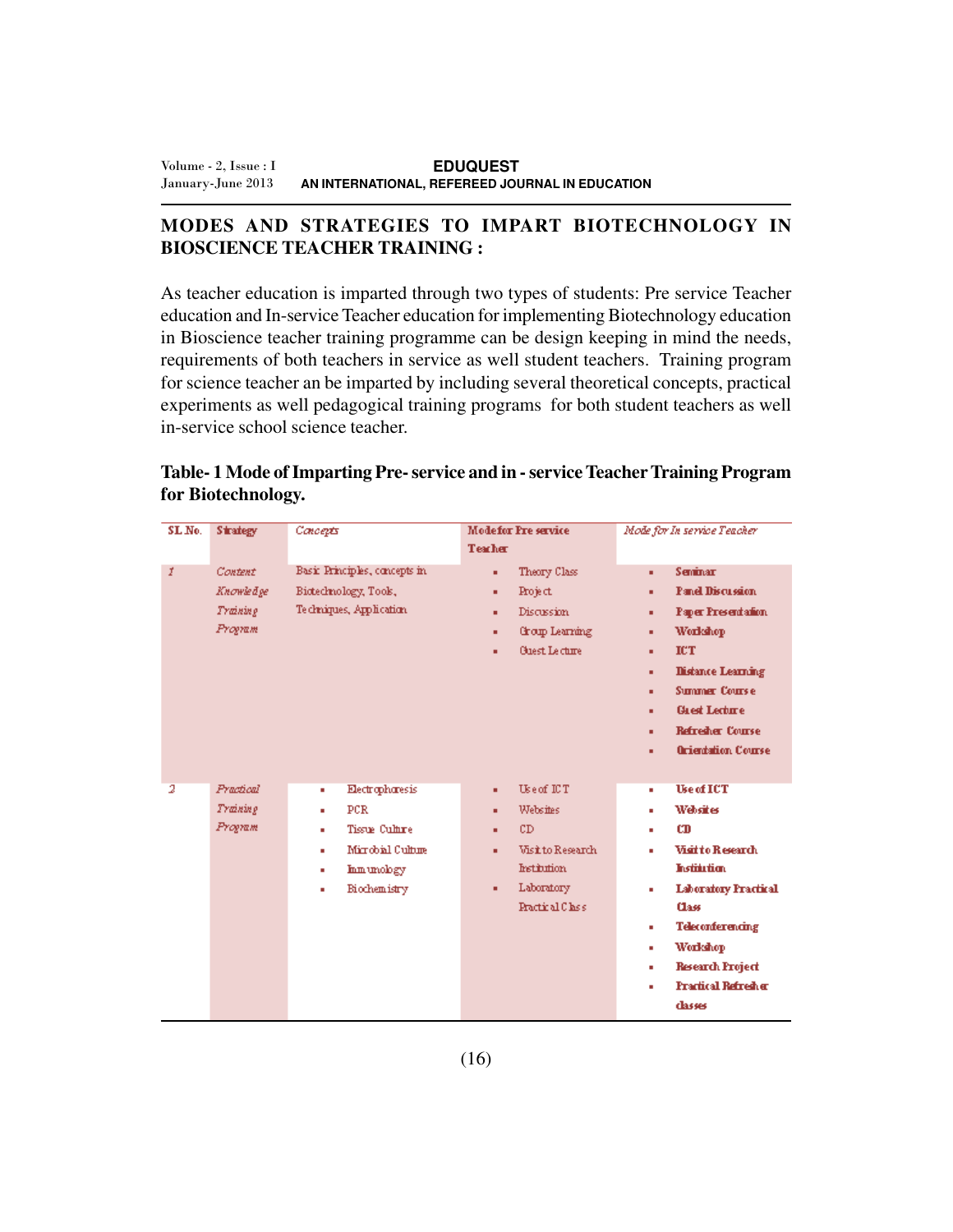| з | Pedagogical | ٠ | Les son Planning             | <b>Fractice Teaching</b><br>۰. | ٠ | Seminar                   |
|---|-------------|---|------------------------------|--------------------------------|---|---------------------------|
|   | Training    | ٠ | Skill of Introducing         | Class:                         | ٠ | <b>Expert's Lecture</b>   |
|   | Program     |   | Hotechn dogical              | Micro Teaching<br>٠            |   | <b>Fregram</b>            |
|   |             |   | Concepts                     | <b>Role Playing</b><br>٠       | ٠ | Teleconferencing          |
|   |             |   | <b>Skill of Present ting</b> | Observation of<br>٠            | ٠ | Workshop                  |
|   |             |   | them                         | <b>Expert's Teaching</b>       | ٠ | <b>Observation of</b>     |
|   |             | ٠ | Skill of Using               |                                |   | <b>Expert's Teaching</b>  |
|   |             |   | <b>Teaching Aid</b>          |                                |   |                           |
|   |             | ٠ | <b>Skill of Thistration</b>  |                                | ٠ | <b>Refredier Course</b>   |
|   |             | ٠ | <b>Skill of Evaluation</b>   |                                |   |                           |
|   |             |   |                              |                                | ٠ | <b>Orientation Course</b> |
|   |             |   |                              |                                |   |                           |
|   |             |   |                              |                                |   |                           |

**EDUQUEST AN INTERNATIONAL, REFEREED JOURNAL IN EDUCATION** Volume - 2, Issue : I January-June 2013

● *Theoretical training program on Biotechnology for Bioscience Teachers working in secondary school :*

Experts can formulate as well introduce several concepts as well principles related to Biotechnology relevant to Secondary school students curriculum in teacher education institutions pre service as well in service science teachers. The basic ideas related to this science can be imparted through the several theoretical classes taken by experts. They can introduce the current topics as well as can solve their doubts related to various concepts in Biotechnology. In addition to this they can suggest as well discuss various activities related to Biotechnology.

Experts can introduce and discuss following concepts to both in-service as well pre service teacher to acquaint them with latest knowledge in Biological Science that needs systematic application of techniques to discover the facts. Here one can argue why to learn Biotechnology as Botany as well Zoology can provide such facts? The answer is the student teacher must have basic minimum knowledge on techniques that helps to explore the unknown latent facts of biological world. To make the knowledge horizon of bioscience teacher broader as well to have a clear outlook to prove the assumptions before school students and to present facts in the classroom in fast technical way it is necessary not to overlook Biotechnology in a secondary school Bioscience class. As today several techniques of biotechnology are applied in various field of Biological Science. If we are teaching school Students Science and Technology at secondary level then why not train about some technology in Bioscience Teacher Education Program in a modern way. The following theoretical concepts can be discussed in a teacher education classroom and can be included in Bioscience Teacher Education Program. History of Biotechnology, Principle of Biotechnology, Tools of Recombinant DNA Technology, Processes of Recombinant Technology, Cloning, PCR,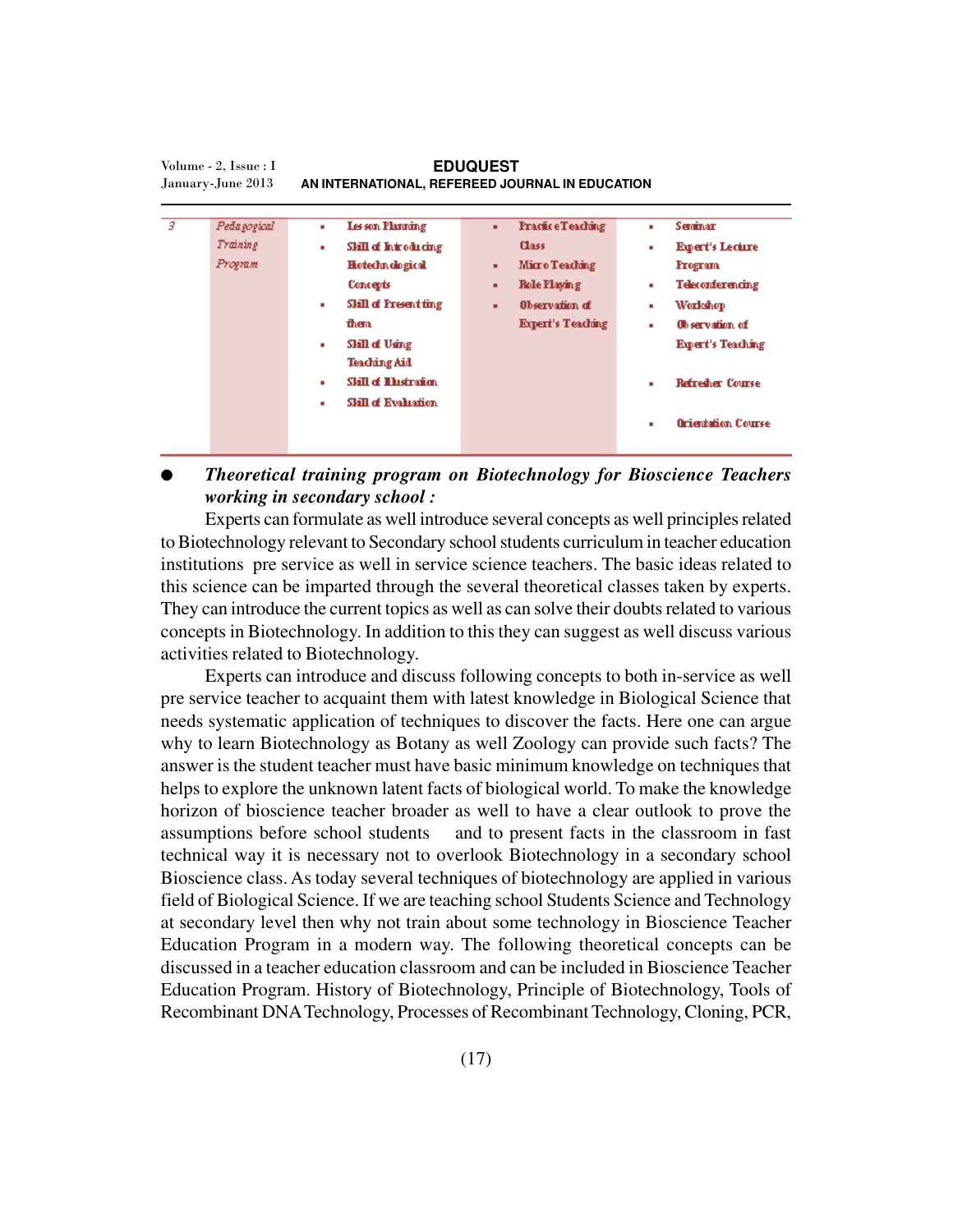Biotechnological Application in Agriculture, Genetically Modified Organism (GMO), Biotechnological Application in Medicine, Gene Therapy, Environmental Biotechnology, Microbial Biotechnology, Fermentation Technology, Industrial Application of Biotechnology, Transgenic Animals, and Ethical Issues related to this technology, Biopiracy etc.

#### *Practical Training Program on Biotechnology:*

Teacher training institution can organize several practical programs related to Biotechnology. Teachers can be demonstrated with several practical experiments relevant to school level with equipments, materials. For this purpose several practical classes, workshops can be organized by the experts. As some practical experiments in Biotechnology need expensive apparatus as well as competent faculty members, in this case teacher educator can take the help of ICT to train teachers. Animated software, Internet, movie can be utilized to present the rationale, problem. Principle, theory, apparatus/chemical required as well as procedure of experiment in a modern way. Need assessment program can be organize to find the difficulty of teacher followed by discussion. It will help the Bioscience teacher educator to design their practical program.

Practical Experiments such as Electrophoresis, Polymerase Chain Reaction (PCR), Cloning, Steps of Recombinant DNA Technology, Immunology, Process of Tissue Culture, Microbial Culture, Biochemical Analysis of Genetic Material, Microbial Genetics, Procedure for making Transgenic Animal and Plants, Molecular Biology, Procedure of Gene Therapy, Process of Fermentation, Bioreactor, can be effectively demonstrated manually as well as through ICT to the teachers. These experiments are not only making teachers aware of techniques used in biological science but also prepare them to justify the facts of science before school students effectively.

As some of the experiment can not be conducted in the institution as it needs well equipped laboratory as well instruments and appropriate supervision of experts in that case visit to Research Laboratory and Observation of the laboratory as well as experiments can be organized. In addition to this use of Virtual Field Trips, Animations, Websites, Journal Reference Book, Teleconferencing with experts can be organized. Teachers can be assigned with several projects related to practical aspects of Biotechnology with special reference to secondary school education.

#### ● **Pedagogical Training Program on Biotechnology for Bioscience Teacher**

The bioscience teacher must be enough competent to teach biotechnological concepts adequately in the classroom. It demands teacher training on how to teach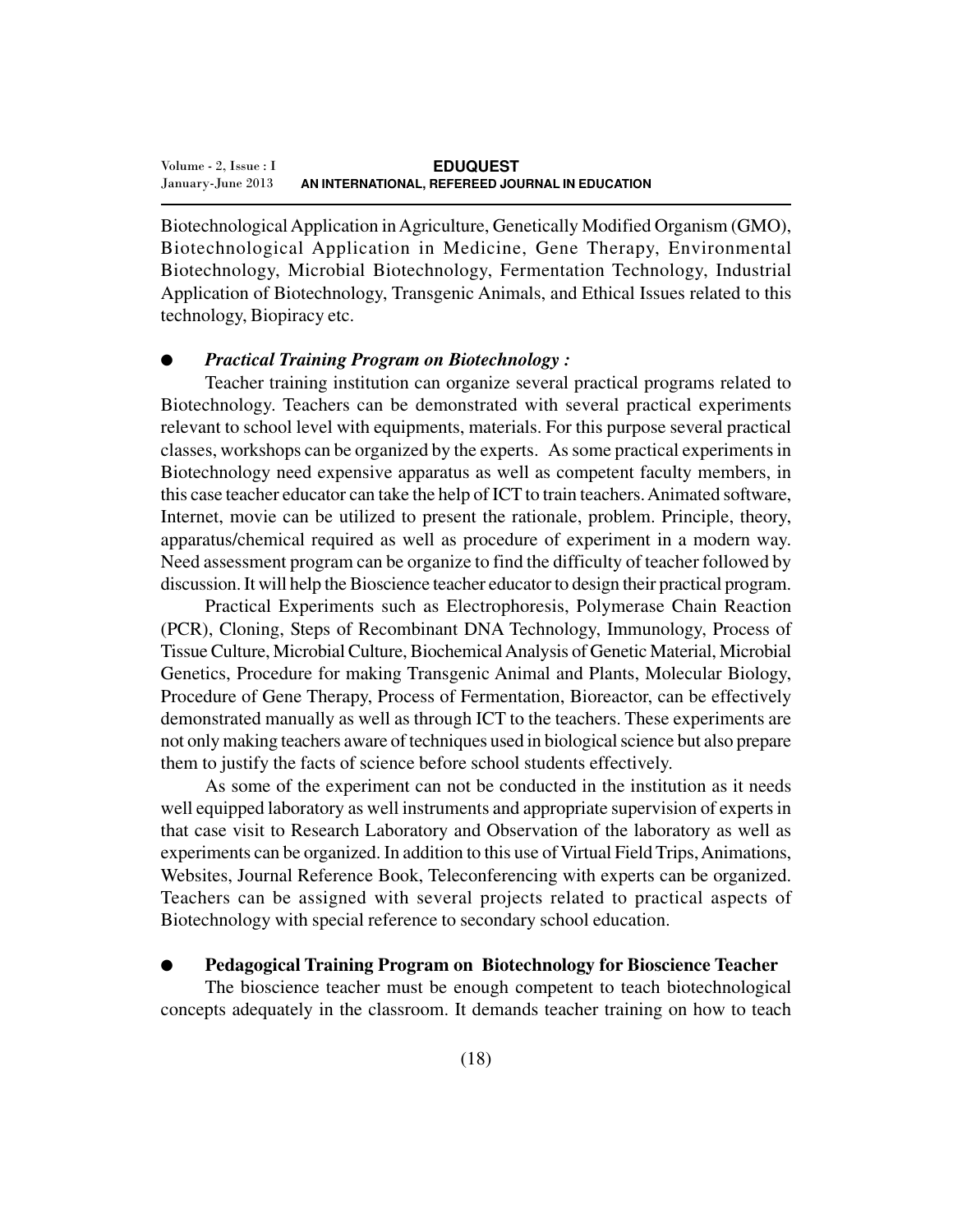these concepts systematically and interestingly. The teacher should teach these concepts in such a manner that students could understand them with ease. Teachers have to go beyond the text book as well relate these concepts with their daily life. Pedagogical training program would enable them to teach these difficult concepts in a simple and flexible manner.

For this purpose teachers can be assigned to prepare some lesson plans related to Biotechnology. Teaching of Biotechnology can be demonstrated in the bioscience teacher education class by the experts. Several Microteaching class, Role playing, observation classes can be organized. Skill of introducing, presenting, using teaching aids, illustration, evaluation biotechnological lessons can be emphasized in the class. For example for introducing teacher can be suggested to give example of Spider Man Movie where recombination of man and spider gene has been shown and produced recombinant organism. For presenting the lesson use of ICT, software programs can be recommended. Use of constructivist approach as well as methods such as demonstration cum discussion, discovery, problem solving and cooperative, collaborative, and project methods can be suggested to the teachers. In addition to this preparation and use of models, charts, projected, non - projected, as well as innovative teaching aids related to biotechnolocal concepts can be discussed in pedagogical training program for bioscience teacher. Use of several programs telecasted in TV, Radio and way to utilize them in bioscience classroom can be explained. For developing illustration skill of teacher educator can discuss with teachers about several day to day application of biotechnology in pupil's life. For example school students are taking food such as bread, butter, pickle, preserved food materials available in market which are also processed by biotechnological principles. Teacher can use science fiction movies, cartoon programs, Virtual field trips for illustrating complex and new concepts of Biotechnology. All these innovative ideas can be discussed in the teacher education classroom. For the evaluation purpose teachers can be suggested to use project, co curricular activities, and assignments to evaluate students learning biotechnology at secondary level. Projects such as: constructing models on Recombinant Technology. PCR, Bioreactor can be discussed by the bioscience teacher educator. Co curricular activities related such as seminar, group discussion can recommended evaluating school students. Assignment such as collecting information on transgenic animal, plants, Application of Biotechnology in Agriculture, Industry, Medicines and their design can be developed by the teachers in bioscience teacher education classes.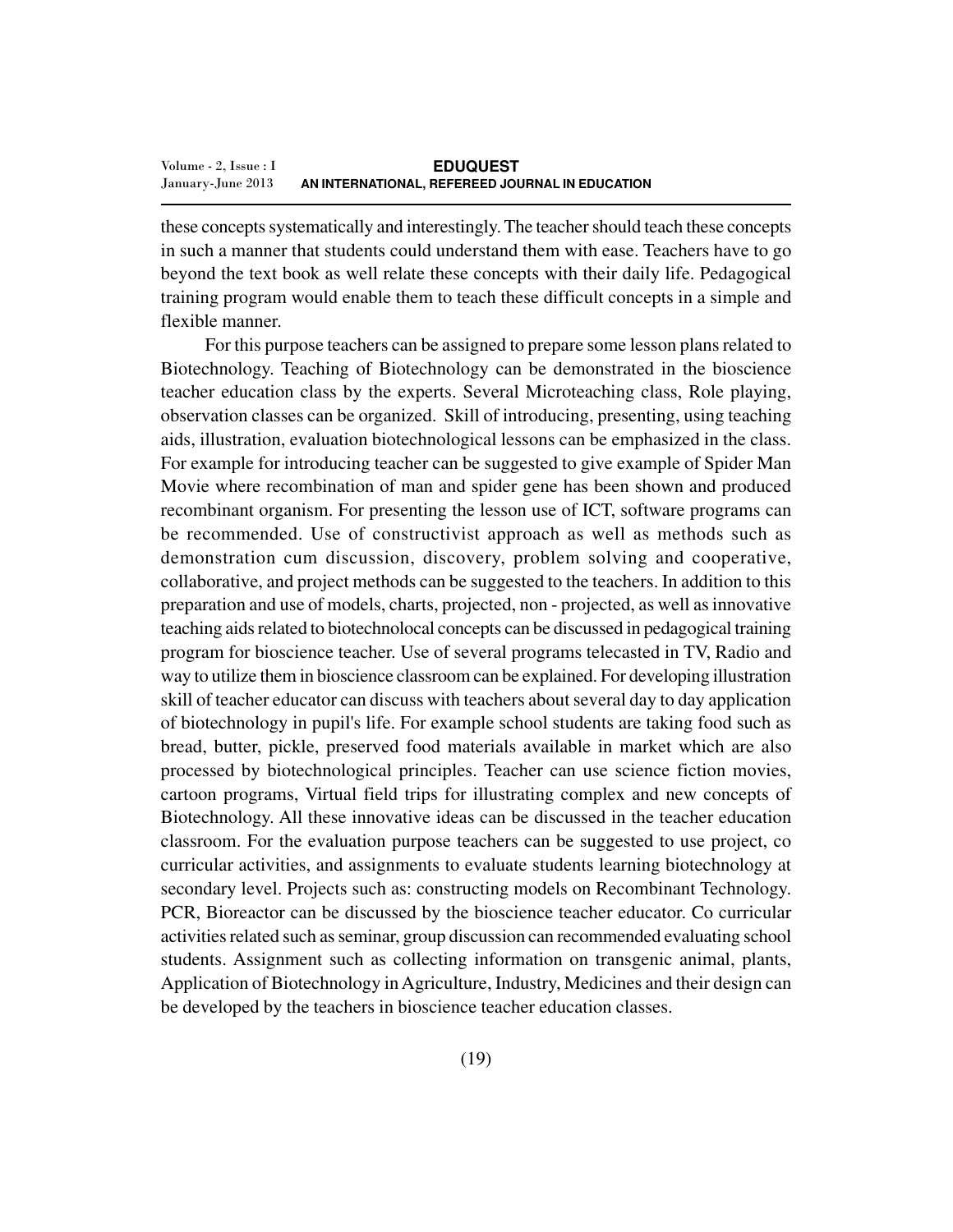### **CHALLENGES :**

To implement these modern approach teacher education institutions may face following challenges:

- Development of pedagogical courses as well as practical courses related to Biotechnology in Bioscience Teacher Education
- Changing the attitude of educational planners, administrators for giving importance to Biotechnology as other traditional subjects in school education.
- Effective Execution of Bioscience teacher training program on Biotechnology relevant to current school education.
- Appointment of Experts having specialization in Biotechnology as well as Education.

#### **CONCLUSION :**

To make bioscience education more active, up to date as well to acquaint with latest technology need of Biotechnology education in teacher education institutions is seriously in demand. Because with out the theoretical, practical, pedagogical knowledge of Biotechnology, bioscience teacher can not propagate as well teach school students effectively. It is beyond doubt that Biotechnology in Bioscience education can be considered as a modern approach to train secondary school bioscience teacher that not only helps and inspires school students to learn Bioscience effectively via their effective content knowledge and pedagogical competency but also make Biotechnology popular in our country for bringing further prosperity through industrial, economical, agricultural, environmental as well medicinal evolution.

#### **REFERENCES:**

- 1. Bauer, M., Durant, J. and Gaskell, G. (1997). Europe Ambivalent on biotechnology. Biotechnology and the European public concerted action group. *Nature*, June, Vol. 387, No. 6636, p. 845-847.
- 2. Bayrhuber, H., Harms, U., Manin'tveld,, M. and Stolte, S. (1997). *Students' preconceptions of bacteria and the consequences for teaching*. Paper presented at the annual meeting of the National Association of Science Teaching (NARST), Chicago, USA.
- 3. Corner, T.R. (1992). Mutations and Misconceptions. The Isolation and Study of Mutant Bacteria. *The Science Teacher*. Vol. 59. p. 22-27.
- 4. EUROBAROMETER 39.1. Biotechnology and genetic engineering What Europeans think about in 1993. *INRA (Europe) European Coordination Office*. 1993. 128 p. Requires Adobe Acrobat Reader. Available from Internet:http://europa.eu.int/comm/ public\_opinion/archives/eb/ebs\_080\_en.pdf.